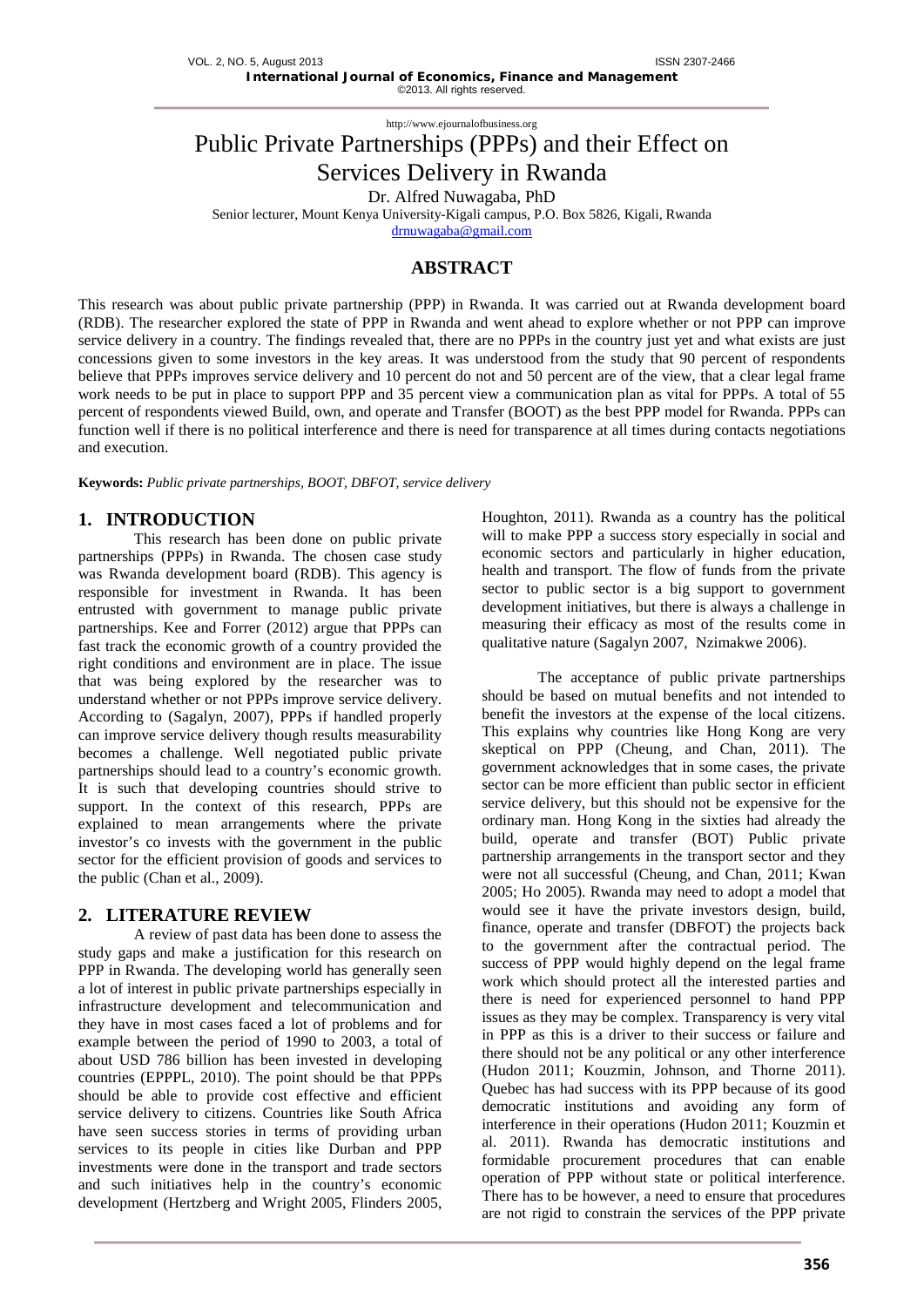providers. Public private partnerships ought to be about service delivery and not hidden private motives by some investors. Nigeria at one time had a shortage of housing and under its National Housing and Urban Development Policy (NHUDP) that started in 2002 and planned to construct 45,000 houses for its low income earners and this was made possible through PPP (Aribigbola, 2008; Ibem, 2011). This explains the essence of PPP in infrastructure development and Rwanda can learn a lesson from this case. Obviously, it is logical to argue that PPPs are very instrumental in fostering economic growth of a country.

## **3. IMPORTANCE OF STUDY**

The growth of any economy is multifaceted based on the support of the government and the private sector that works in coherence and unison. It is of no doubt that developing countries need PPP for them to thrive economically and this can be witnessed in the Uganda telecommunication sector, prison contracts in South Africa among other initiatives in different countries (Farlam, 2005). It is crucial that as Rwanda's economy is growing amidst financial hardship with inadequate government funding of all its needed projects, a study on the PPP is very crucial as this could provide an alternative form of investment financing in the country. There is need for the country to learn from the PPP success and failures on the continent such that it does not fall prey (Kouzmin et al. 2011; Farlam, 2005). The government program on development of its infrastructure and other areas of the economy can be boosted with the adoption of public private partnerships (PPP).

## **4. STATEMENT OF THE PROBLEM**

There is a myth about public private partnerships (PPPs) and how they help to improve service delivery economies and it is also argued that their impact may not be easily measurable since its is qualitative in nature (World bank, 2009; Sagalyn 2007; Nzimakwe 2006). Rwanda is not an exception. Based on this assertion, this research has been done to unearth and unveil the state of PPP in Rwanda and also evaluate how the PPP status quo in the country can be improved to foster efficient and effective service delivery to its masses and reduce sectors government funding dependence syndrome.

## **4.1 Research Objectives**

- a. To ascertain the status of PPP in Rwanda
- b. Analyze the efficacy of PPP in fostering service delivery

#### **4.2 Hypothesis**

- a. Public private partnerships leads to improved service delivery
- b. Public private partnerships do not necessarily improve service delivery

## **5. RESEARCH METHODOLOGY**

This was a survey research about the state of public private partnership in Rwanda and a public

institution called Rwanda development board (RDB) was used as a case study. The period under consideration for this study is 1994 to 2013. This is to ascertain whether or not there have been any PPP arrangements in the country and how they have contributed in the economic development of Rwanda. Primary data was collected through use of questionnaires that were administered to the department responsible for PPP at Rwanda development board. A total of 30 questionnaires were distributed to respondents and 20 were received back by the research and this reflects a 67 percent response rate. This reflected a good response rate. Secondary data was corrected through reviews of data available at RDB on public private partnership. The total population for this study was looked at in terms of departments at Rwanda development Board. It has over 10 departments responsible for different function. A purposive sample was chosen as a department in charge of strategic planning and it is the one responsible for PPP in the country. Questionnaires were distributed to the department's staff. This was done with the assistance of the department head. This was also my main contact person during this research. Data analysis has been done through use of tables and or graphs where necessary ensure clarity.

## **6. RESULTS AND DISCUSSION**

The discussion of the results has been based on the findings from the questionnaires dispatched to the respondents at Rwanda development board and the review of documents about public private partnership obtained from the same institution. Based on the secondary data review, the function of public private partnership is now the responsibility of RDB (RDB, 2013). Public private partnerships in Rwanda have gained momentum, though, they are their infancy and even though, they have the full blessing of the government in principle, there is yet no legal framework that makes them operational in the country. This is to say that, PPP cannot function effectively if structural reforms do not favor their operation (EPPPR, 2010). At the moment, there is scanty data on public private partnerships at RDB and there are also no policy documents guiding their operation. There are no documented PPP in Rwanda though some concessions are given to some investors which does not tantamount to PPP. As per the responses from the respondents, 90 percent believe that PPPs improve service delivery and 10 percent think otherwise. Some countries like south African that have effective and efficient structure reforms have seen PPPs playing a big role in improving service delivery in Durban city (Houghton, 2011). Rwanda has an enabling economic and political environment with credible reforms that can make PPs flourish.

The majority of the respondents at 65 percent believe that political support is very instrument in the success of PPPs, 22 percent believe that, there should be flexible procurement procedures, and 13 percent believe that a strong legal frame work is very vital for PPPs functionality. Hudon (2011) supports the view of having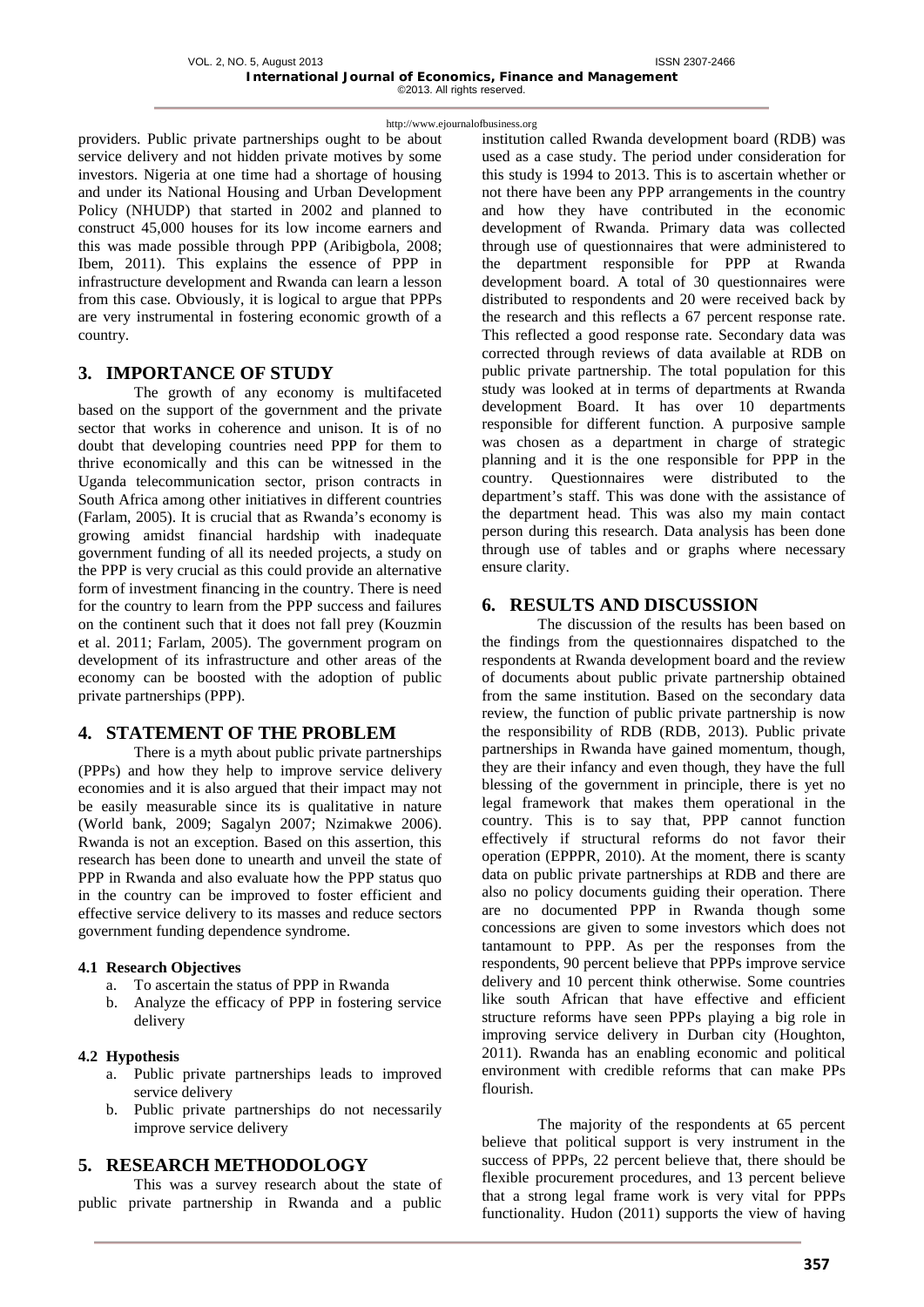all these mentioned issues but, the political support should not mean influencing for example influencing contracts. Public private partnerships can work well if everything is done transparently, otherwise, they can become very costly and this could lead to overcharging the end users (Johnson, and Thorne 2011). Public private partnerships do not necessarily improve service delivery according to 10 percent of the respondents and they gave no reason for their arguments whereas 90 percent think that PPPs improve service delivery and can lead to economic growth. Rwanda as a country would be toiling the right path to achieve economic success if the credible partnerships are done in the country especially in the infrastructure development in social sector, transport and communication, tourism and hospitality sectors among others. The majority of respondents of 65 percent think that it crucial to have PPPs in transport and communication sectors, 15 percent in the social sector, 15 in the tourism and hospitality sectors and 5 percent in others. Countries like Uganda, Tanzania, Gabon, and South Africa among others have overtime had their economies continued grow due to embracing PPPs and concessions in their different sectors (EPPP, 2010).

The country should adopt at least a model that put the design, building, financing, operate and transfer (BBFOT), though according to world bank (2009), there are other models like build, own and operate (BOO), build operate and transfer (BOT) among others. From the responses, 55 percent support the model of Build, own, operate and Transfer (BOOT), and 20 percent support, Design, build, finance and operate (DBFO), 5 percent support Buy, own and lease back (BOLB) and 20 percent support all the options. The government should choose an option that will not put on itself any financial obligations. Investors should be able to raise their own funds and what the government can do is to provide them with a business enabling environment. There is urgency for some preconditions to be met in Rwanda for PPPs to take off. Among the respondents, 50 percent are of the view that a clear legal frame work is needed, 35 percent view a clear communication plan as very vital, and 15 percent are indecisive about what needs to be done to make PPPs a success in Rwanda. From this perspective, interested parties should endeavor to request government to ensure a legal framework is put in place for PPPs. A good communication plan is vital to ensure government can clearly communicate with investors on the available PPP opportunities and also the investors should have a clear medium of communicating with the government as such arrangements facilitate good business relations.

## **7. CONCLUSION AND RECOMMENDATION**

The state of public private partnership (PPP) in Rwanda stands on stalls of zero presence and what exist in the country are just concessions given to investors in some crucial sectors of the economy. Rwanda government has in principle given the operation of PPPs in the country a go ahead and has given the responsibility to Rwanda development board. PPPs are very crucial in infrastructure

development and this eventually fosters a country's development. A legal frame work and governing law of public private partnership is being drafted. It was also clear from the respondents that PPPs are very instrumental in increasing and improving service delivery. It is left to concerned parties to ensure that a PPP platform is made clear and the idea sold internationally to be able to attract private investors in the private sector. The government has to be aware that PPP contracts are more technical and therefore should call for the right personnel to handle the whole process of contracting.

## **ACKNOWLEDGEMENT**

I am very thankful to Rwanda development board (RDB) for allowing me the opportunity to carry out this research in their organization. It was great to work with the head of its strategic and planning unit as she was very helpful during this research. Appreciation also goes to all those staff of RDB that helped to fill the questionnaires and provision of any other information that facilitated the successful completion of this research.

## **REFERENCES**

- [1] Aribigbola A (2008) Housing policy formulation in developing countries: evidences of programme implementation from Akure, Ondo State Nigeria. Journal of Human Ecology, 23(2), pp. 125–134.
- [2] EPPPL (2010) Public Private Partnerships: Experiences of Developing Countries in Africa, Asia and South America , Editorial, Public Private Partnership Law Review, Vol. 5 Issue 3, p125-131. (Online). Available from: [http://web.ebscohost.com/ehost/pdfviewer/pdfview](http://web.ebscohost.com/ehost/pdfviewer/pdfviewer?vid=6&sid=06d02a0d-7103-438e-ab19-aa4e078f7ba3%40sessionmgr10&hid=23) [er?vid=6&sid=06d02a0d-7103-438e-ab19](http://web.ebscohost.com/ehost/pdfviewer/pdfviewer?vid=6&sid=06d02a0d-7103-438e-ab19-aa4e078f7ba3%40sessionmgr10&hid=23) [aa4e078f7ba3%40sessionmgr10&hid=23](http://web.ebscohost.com/ehost/pdfviewer/pdfviewer?vid=6&sid=06d02a0d-7103-438e-ab19-aa4e078f7ba3%40sessionmgr10&hid=23) (Accessed June 2013)
- [3] Cheung E, Chan APC (2011) Evaluation Model for Assessing the Suitability of Public-Private Partnership Projects, Journal of Management in Engineering, Vol. 27 Issue 2, p80-89. (Online). Available from: [http://web.ebscohost.com/ehost/pdfviewer/pdfview](http://web.ebscohost.com/ehost/pdfviewer/pdfviewer?vid=12&sid=06d02a0d-7103-438e-ab19-aa4e078f7ba3%40sessionmgr10&hid=23) [er?vid=12&sid=06d02a0d-7103-438e-ab19](http://web.ebscohost.com/ehost/pdfviewer/pdfviewer?vid=12&sid=06d02a0d-7103-438e-ab19-aa4e078f7ba3%40sessionmgr10&hid=23) [aa4e078f7ba3%40sessionmgr10&hid=23](http://web.ebscohost.com/ehost/pdfviewer/pdfviewer?vid=12&sid=06d02a0d-7103-438e-ab19-aa4e078f7ba3%40sessionmgr10&hid=23) (Accessed June 2013).
- [4] Chan APC, Lam PTI, Chan DWM.; Cheung E, Yongjian K (2009) Drivers for Adopting Public Private Partnerships—Empirical Comparison between China and Hong Kong Special Administrative Region, Journal of Construction Engineering & Management, Vol. 135 Issue 11, p1115-1124. (Online). Available from: [http://web.ebscohost.com/ehost/pdfviewer/pdfview](http://web.ebscohost.com/ehost/pdfviewer/pdfviewer?vid=15&sid=06d02a0d-7103-438e-ab19-aa4e078f7ba3%40sessionmgr10&hid=23) [er?vid=15&sid=06d02a0d-7103-438e-ab19](http://web.ebscohost.com/ehost/pdfviewer/pdfviewer?vid=15&sid=06d02a0d-7103-438e-ab19-aa4e078f7ba3%40sessionmgr10&hid=23) [aa4e078f7ba3%40sessionmgr10&hid=23](http://web.ebscohost.com/ehost/pdfviewer/pdfviewer?vid=15&sid=06d02a0d-7103-438e-ab19-aa4e078f7ba3%40sessionmgr10&hid=23) (Accessed May 2013)